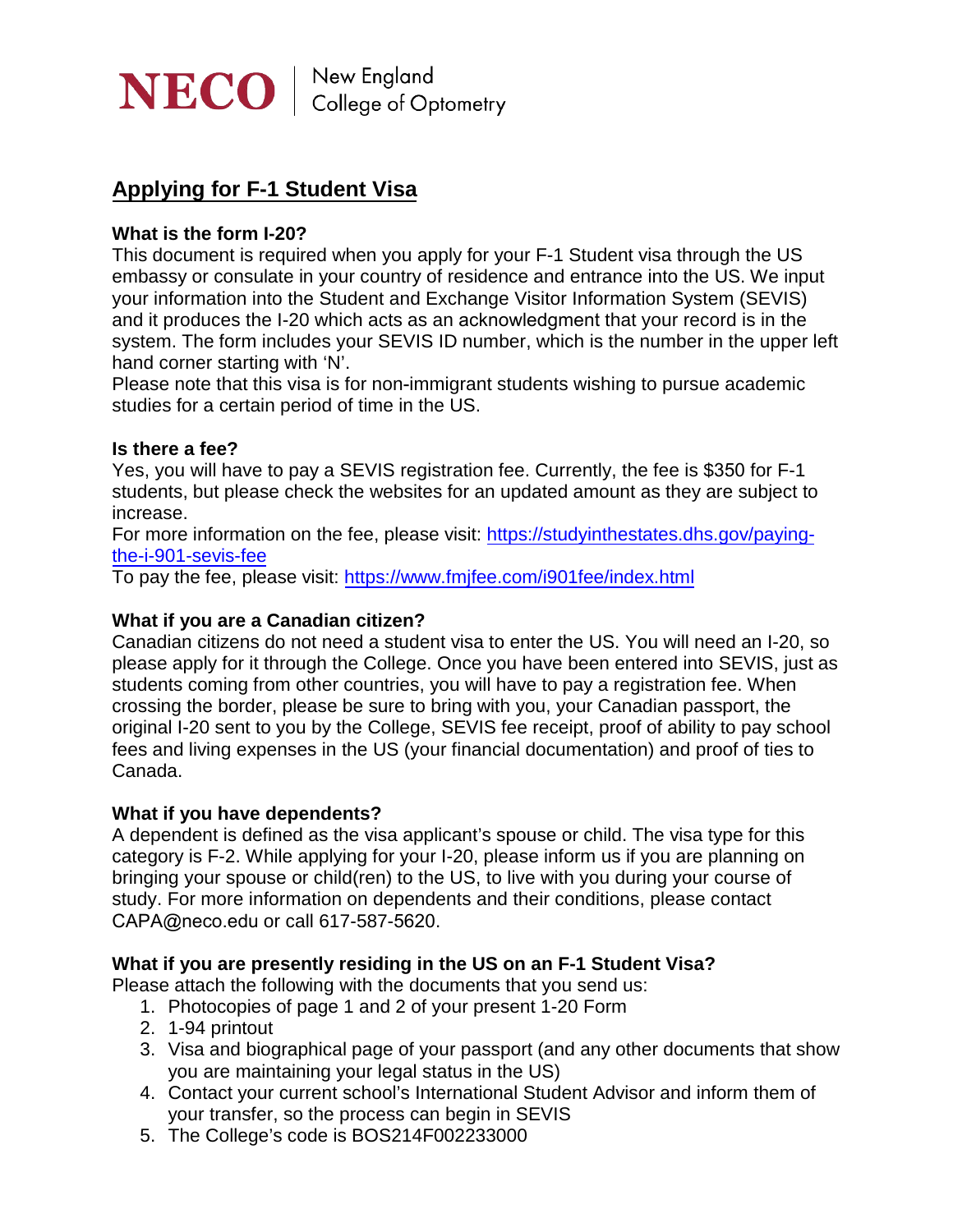

6. The transfer process begins at your present school

# **What if you are in Refugee Status/DACA recipient?**

- 1. Please send us a copy of the front and back of your permanent resident card, or any documentation that show you are maintaining your legal status in the US along with the documents attached (2022-2023 Student Estimated Expenses and Financial Certification Form)
- 2. If your documentation is expiring within 3 months or less of attending the College, you will need to send a receipt from USCIS showing that a renewal is in progress

## **What to do next?**

In order for us to issue your I-20, please follow the instructions:

- 1. Complete the attached *2022-2023 Financial Certification Form*
- 2. Attach a photocopy of your passport biographical page
- 3. Include a letter of support. The letter must show:
	- a. The name and full address of the funding source as well as relationship of the sponsor to the student (your full name)
	- b. You must be listed as the receiver of the funds
	- c. The amount in USD that is being given to you
	- d. The date the support will commence and any restrictions on the money
	- e. Statement in the letter that the sponsor is aware it is a binding agreement
	- f. Official signature of the funding sponsor/source and dated within 30 days of submission
- 4. Include a bank statement or a bank letter. The statement must be on an original bank letterhead and must include the following:
	- a. The bank name with the address and dated within 30 days of submitting your documents
	- b. The account must be in your name or in the name of your sponsor and include the actual amount or the displayed amount in the *Table of Estimated Minimum Expenses* in USD with a partial account number (Note: We can convert other currencies into USD but please identify the currency clearly to avoid discrepancy)

The bank letter must include:

- a. The actual amount that is being sponsored in USD in an account in your name or the sponsor's name
- b. The amount is readily available and any restrictions that apply to the account (i.e.; annual disbursement of loan)
- c. Official signature of bank official and dated within 30 days of submission

If you have *funding sources that are other than the government*, it is recommended that sufficient funds to cover at least half of the year's total expenses as listed in the *Table of Estimated Minimum Expenses* should be deposited in an international bank that has a branch in the US (specifically Massachusetts or New York).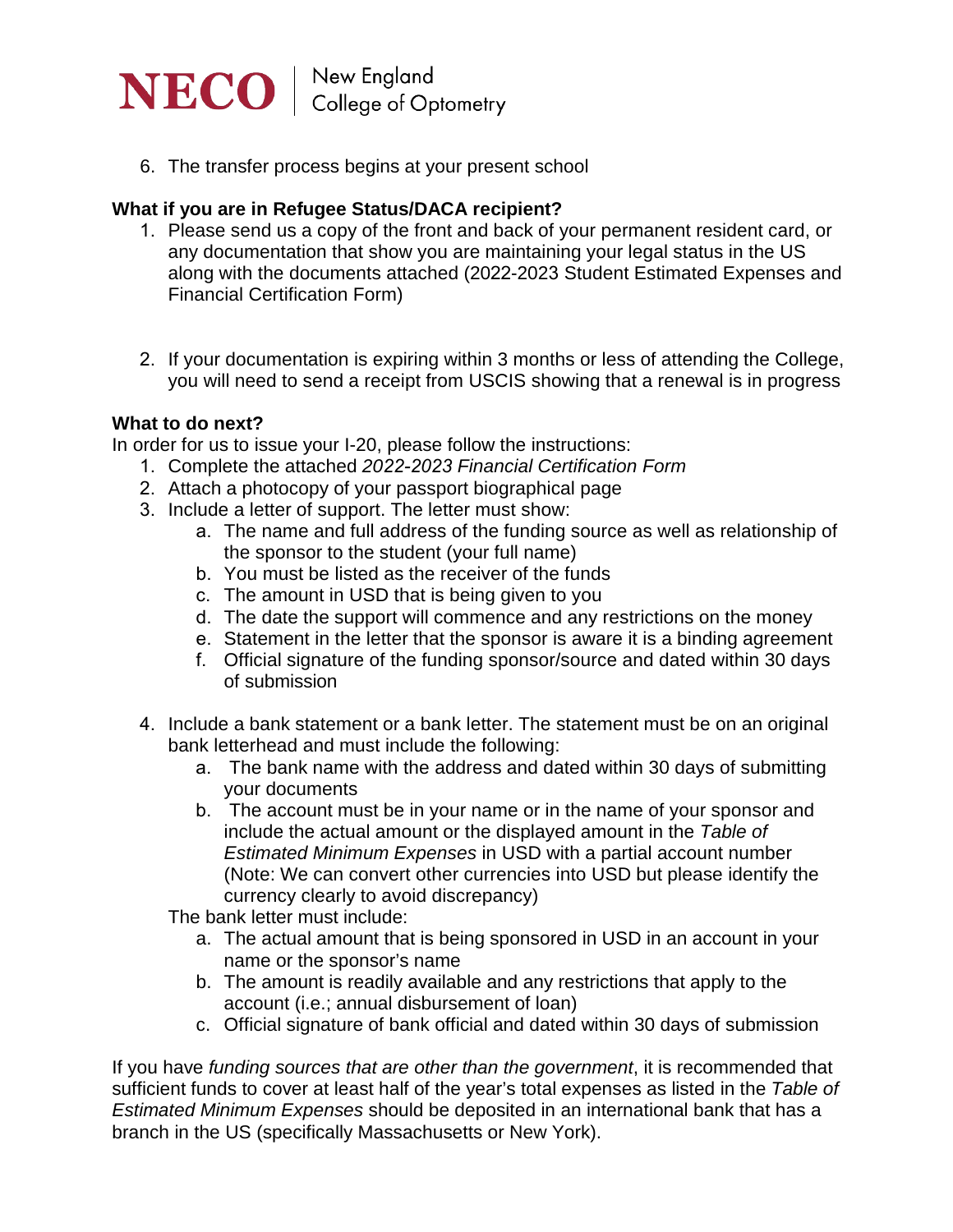

Please also note: Your materials will be reviewed by the Registrar's Office after the deadline. You will be contacted immediately, if we need further information. Once approved, an I-20 form will be mailed to you usually within 14 business days. You will be financially responsible to cover the mailing charges. Instructions to pay for shipping will be sent right before the I-20 is created.

It is your responsibility to make sure that everything on your I-20 matches the information on your passport. Please contact us if there are discrepancies.

Return your completed 2022-2023 Financial Certification Form and all the documents by the deadline below:

| If you start your program on: | Your deadline is:        |
|-------------------------------|--------------------------|
| May 2022                      | <b>February 08, 2022</b> |
| September 2022                | June 21, 2022            |
|                               |                          |

Please keep the original documents. We accept scans of your documents sent to [capa@neco.edu](mailto:registrars@neco.edu)

If you have any questions at all, you can reach us through:

Phone – 617-587-5620

Email – [capa@neco.edu](mailto:registrars@neco.edu)

Mail – 424 Beacon Street, Boston, MA 02115

*We are looking forward to seeing you on Campus!*